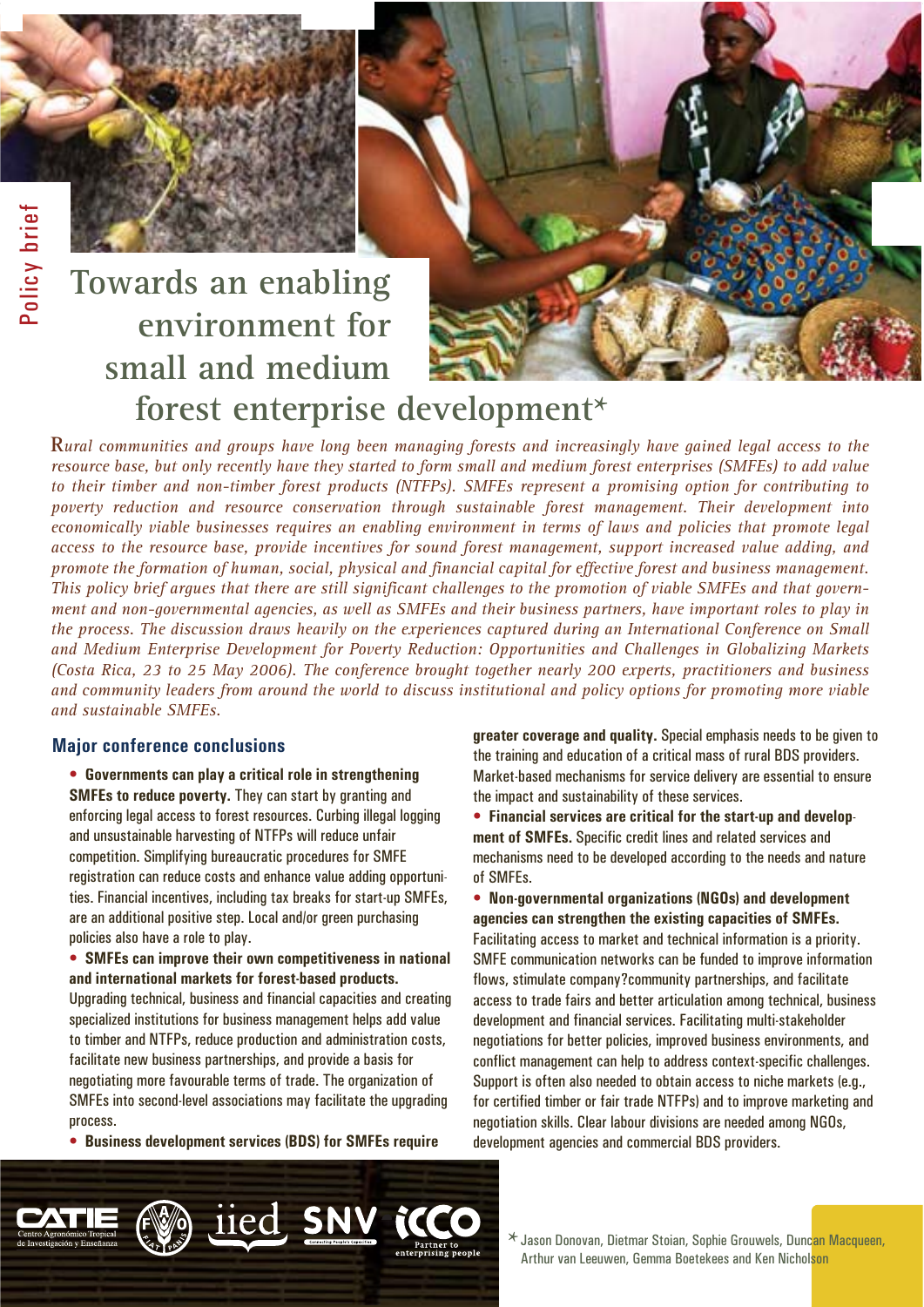

#### **Key questions:**

**How have approaches to forest sector and community forestry development evolved?**

**What constraints in the political-legal framework impede SMFE development?**

**What investments are required to build the technical, business and financial capacities of SMFEs?**

**What are key elements of an enabling environment that effectively supports the development of SMFEs?**





The Millennium Development Goals commit most countries to halving global poverty by 2015. The stakes for meeting this goal are perhaps at their highest in forest-dependent communities in tropical countries, where poverty tends to be more pervasive and deeper than in urban and more favoured rural areas. According to the World Bank, approximately 90 percent of the poorest people rely on forests for subsistence and income. The development of small and medium forest enterprises (SMFEs) represents an opportunity for strengthening the livelihoods of these people and conserving the natural resource base through sustainable forest management and processing of timber and non-timber forest products (NTFPs). Local benefits from SMFE development may include wages and employment, profit sharing, capital accumulation, cultural and political empowerment, investment in public goods, and increased conservation of forest ecosystems through long-term sustainable management.

This policy brief focuses on SMFEs that extract, process and market timber products (logs or sawnwood) and/or NTFPs. These SMFEs are located at or near the resource base, and typically pursue multiple objectives, including employment and income generation, distribution of dividends among stakeholders, community development, greater participation in political dialogue, and improved local safety nets. Access to forest-based resources may be collective or private. Enterprise governance is usually influenced strongly by local rules, practices and customs. Owners of SMFEs may include anything from a handful of founding members to hundreds of small-scale producers or community members. Most forest enterprises fall into the category of small and medium on the basis of their sales volumes, numbers of employees and capital investments.

Several market trends favour the development of SMFEs. These include:

- growing scarcity and consequent price increases of a number of tropical hardwoods from natural forests;
- increased tourism, providing expanding markets for handicrafts and ecotourism;
- specialized export markets, e.g., certified wood products, fair trade NTFPs, and bio-ingredients;
- growing domestic markets for furniture, construction wood and certain NTFPs, such as bamboo, rattan and palm hearts;
- greater awareness of forest certification and ecosystem services and the need to pay for them.

However, most SMFEs are not able to capture fully the benefits from these opportunities. They struggle to advance beyond the start-up stage of business development, exhibiting low levels of output, productivity, value adding and profit. Overcoming these challenges requires concerted action and long-term investments among stakeholders, including SMFEs themselves, their business partners (processors and buyers) and service providers, as well as government agencies and non-governmental organizations (NGOs).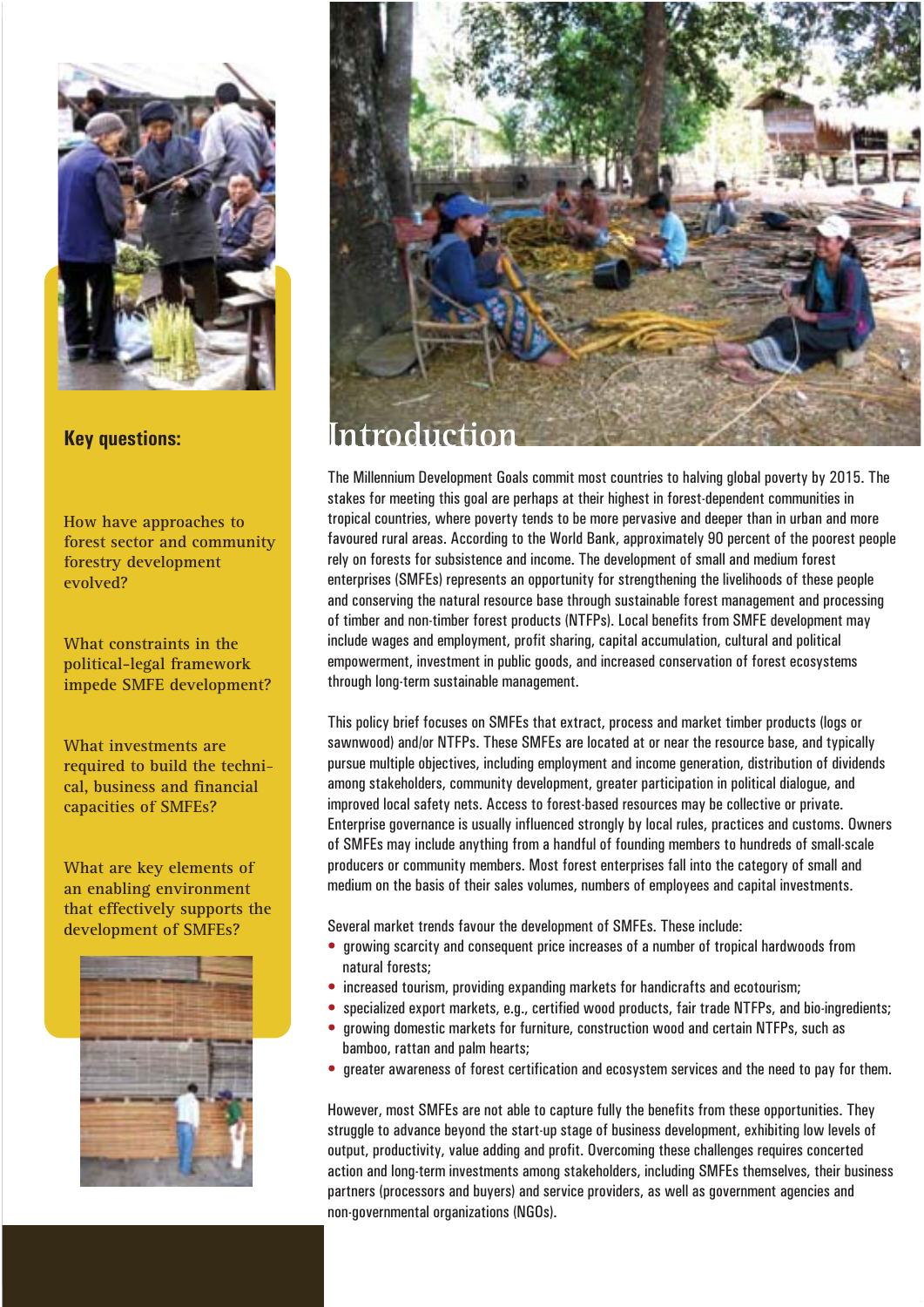#### How have approaches to **forest sector and community forestry development evolved?**





### **Community forestry goes business**

During the 1960s and 1970s, government policies for forest sector development concentrated on inducing growth through large-scale forest exploitation, coupled with increased investment in large-scale timber industries and plantations. Few incentives existed for local development, and little consideration, if any, was given to institutional aspects or the building of local capacity for resource management or business development, resulting in failure in most cases.

Criticism in the 1980s led donors and NGOs to promote greater involvement of local communities in the management of forest resources. Development interventions targeted technical approaches to reforestation and management of natural forests. Following the 1992 Rio conference, conservation, along with economic and social development, began to feature prominently on donor and NGO agendas. Interventions focused on securing resource access and land tenure, decentralizing decision-making in the forest sector, and improving local capacities for sustainable forest management.

Over recent years, a new approach has been emerging that focuses on SMFE development. In countries where communities and small producers have secure land tenure, including rights to harvest and sell forest products, SMFEs have emerged and developed. Mexico now counts hundreds of timber-based SMFEs, many of which have vertically integrated into milling activities. Guatemala's Peten region has an active SMFE sector, with 11 of a total of 14 community concessions organized under a second-tier community forest enterprise. Case studies also highlight the emergence of SMFEs in Bolivia, Peru, Ecuador, Nicaragua, Honduras, Burkina Faso, the Gambia, Nepal and Papua New Guinea. The success of this approach will be determined by the ability and willingness of stakeholders to create an enabling political-legal framework, strengthen the technical, business and financial capacities of SMFEs, and orientate technical, business development and financial services towards the needs of actors along supply chains.

#### **Approaches to forest sector development, 1960s to 2000s**

|                                        | 1960-1970s:<br>export-led growth                                   | 1980s:<br>reforestation and<br>food security                                                              | 1990s: sustainable<br>forest management                                  | 2000s<br><b>SMFE</b> development                                                                   |
|----------------------------------------|--------------------------------------------------------------------|-----------------------------------------------------------------------------------------------------------|--------------------------------------------------------------------------|----------------------------------------------------------------------------------------------------|
| <b>Main</b><br>development<br>focus    | Capital<br>accumulation via<br>exploitation of<br>forest resources | <b>Technical skills</b><br>development:<br>reforestation and small-<br>scale natural forest<br>management | Social, environmental and<br>economic dimensions of<br>forest management | Increased income through<br>environmentally sound and<br>economically viable community<br>forestry |
| <b>Principal</b><br>stakeholders       | <b>Export-oriented</b><br>timber industries                        | <b>Forest-based</b><br>communities and<br>industrial reforestation<br>projects                            | <b>Forest-based communities</b><br>and timber<br>concessionaires         | <b>Forest-based communities and</b><br>community forest enterprises                                |
| <b>Product and/or</b><br>service focus | <b>Precious woods</b>                                              | <b>Fast-growing plantation</b><br>species                                                                 | NTFPs, lesser-known<br>species (LKS) and<br>precious woods               | Precious woods, LKS, NTFPs,<br>environmental services and<br>tourism                               |
| <b>Key drivers</b>                     | <b>Governments</b>                                                 | Donors and NGOs                                                                                           | Donors and NGOs                                                          | <b>Businesses, NGOs and donors</b>                                                                 |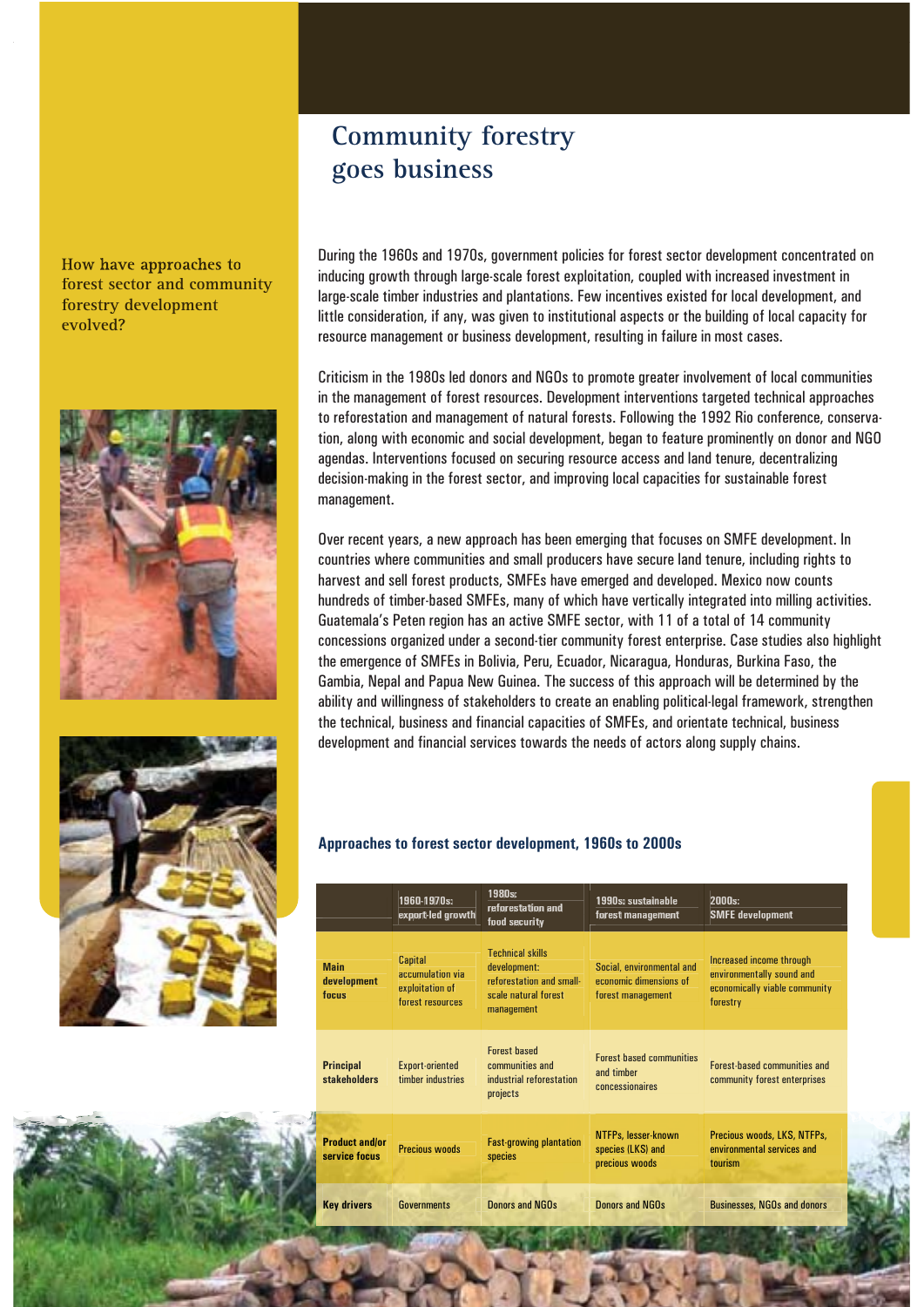### **Levelling the playing field**

**What constraints in the political-legal framework impede SMFE development?**

Despite the progress achieved in land tenure for communities and small producers, the overall politicallegal framework in tropical countries does not favour the development of SMFEs. The forest sector remains one of the most regulated sectors. Regulatory frameworks were designed mainly to mitigate the environmental impact of large-scale forest extraction, rather than to promote the development of community forest management operations and related value adding. Regulations governing forest product extraction and commercialization, such as permit requirements, are often complex. In some cases, SMFEs are forced to operate without the required permits in order to compete effectively, even when they

sustainability manage their forests. Requirements that SMFEs hire professional foresters to elaborate and execute forest management plans impose additional costs on SMFEs given their typically low production volumes. Government agencies may also require SMFEs to seek approval of the statutes and internal regulations governing implementation and monitoring of their forest management plans. In some cases, appropriate forms of business organization have yet to be developed that take into account the unique institutional arrangements of SMFEs and their pursuit of both social and economic objectives. For example, an SMFE may have little option but to register officially as an NGO or association, thus preventing it from accumulating capital or distributing profits among SMFE stakeholders.

SMFEs consequently develop in a context of incomplete, unrealistic and counterproductive regulations. They often have insufficient social and financial capital to manoeuvre through the bureaucratic processes, and their remoteness only adds to the costs of obtaining information and doing business. Weak or selective enforcement of existing regulations has failed to curb illegal logging and creates unfair competition for SMFEs.

National governments can level the playing field by offering financial incentives for start-up SMFEs. Governments can also reduce the regulatory burdens on SMFEs or favour those with track records for sustainable forest management and, possibly, forest certification. In addition, governments can address regulatory issues related to land tenure clarification, export promotion, and the simplification of bureaucratic requirements for sustainable forest management and processing of forest products. Other promising options are green and social purchasing policies (buying forest products that originate from environmentally friendly and/or socially responsible SMFEs). The market can also be harnessed, for example, by facilitating payments of environmental services, such as biodiversity conservation, watershed protection, carbon fixation and maintenance of scenic beauty through sustainable forest management.

**What investments are required to build the technical, business and financial capacities of SMFEs?**

### **Towards more competitive SMFEs**

To capture increased benefits in supply chains for forest-based products, SMFEs need to increase their productivity and efficiency. They can start by putting in order their own sets of rules and regulations that govern their organization and administration. Internal conflicts over economic and social objectives (e.g., profits versus employment or social investments) have resulted in increased production and administration costs and lost opportunities for increased value adding through quality enhancement. SMFE leaders seldom have much experience in business management, accounting or marketing. In many cases, senior management posts are occupied by members of the board of directors, rather than

professional managers, and consequently tend to rotate every few years. This leads to zigzagged learning curves, which require additional investments in human capital formation if economic and other losses caused by improper management decisions are to be avoided. Conflicts may also arise when SMFEs organize into second-level associations for collective (centralized) processing and marketing efforts. Conflicts often relate to the large trade-offs between increased on-site employment at the first level and increased productivity and efficiency through centralized processing at the second level. These situations reflect an overall lack of entrepreneurial vision and restricted access to the specialized support services required for SMFE development.

Most SMFEs need to strengthen their capacity to establish lasting partnerships with other businesses along the supply chain, including specialized processors and buyers. On the one hand, partnerships may offer increased benefit capturing through the formulation of benefit/risk sharing mechanisms, clear labour division and related value adding, and access to specific information and embedded technical, business and financial services. On the other hand, they require that SMFEs communicate and coordinate effectively, and deliver quality products on time and in sufficient volumes. Investments in infrastructure and productivity enhancing technologies and related capacity building are often necessary to meet these requirements, as is innovation in product design and business organization.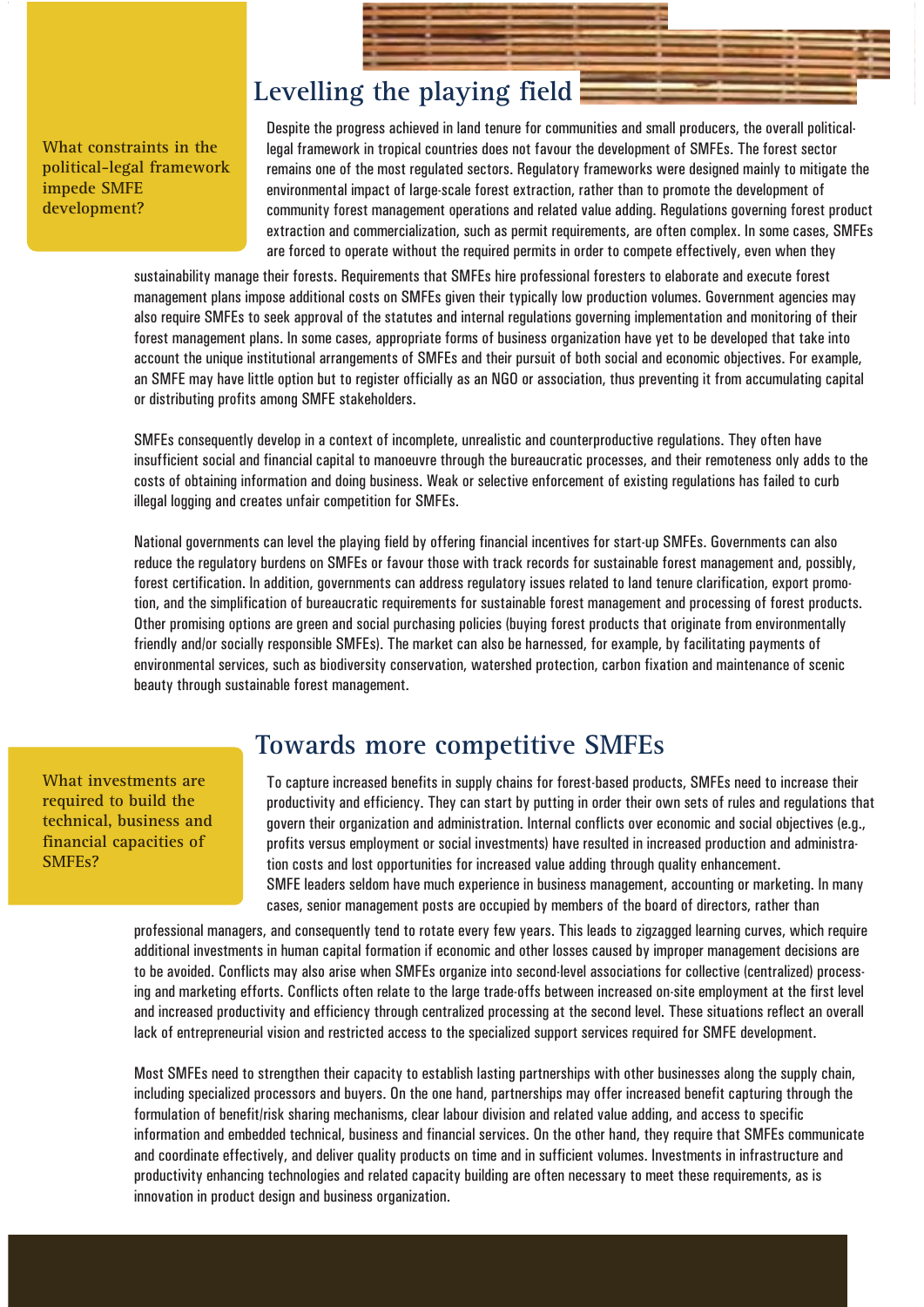Providers of technical, business and financial services, such as government agencies, NGOs, projects, consultants and private businesses, can play a critical role in promoting the development of SMFEs and their successful integration into supply and value chains. Service providers have tended to focus their efforts on building the technical capacities of SMFEs for forest management and conservation and, more recently, for the processing of timber and NTFPs. Relatively little attention has been paid to providing services that promote business development and chain integration. Specialized business development services (BDS) are required for local institutional strengthening and capacity building in business administration, market analysis, strategic planning and business leadership. Providers of financial services have been reluctant to offer services because of the especially high risks involved in SMFEs. Perceptions of high risk stem from the remoteness and isolation of many SMFEs, the cumbersome political-legal frameworks in which they operate, and their limited possibilities for insurance against risk (collateral), in addition to poor understanding of forest product markets and related opportunities and risks.

Market-based delivery mechanisms for business development and financial services can increase the quality and coverage of services available to SMFEs. But their implementation will require significant investments on both the demand and supply sides. For example, on the demand side, SMFEs will need to increase their willingness and capacity to pay for services, as well as increasing their awareness of the services required for long-term SMFE development. On the supply side, there is need to strengthen the capacities of a critical mass of service providers to respond effectively to the demands and needs of SMFEs.

### **The way ahead**

Overcoming the challenges facing SMFE development requires concerted action by the various stakeholders.

The following recommendations emerged from the conference.

SMFEs need to:

- seek out new business opportunities and acquire the capacities to initiate new business models and form mutually beneficial partnerships with other businesses along the supply chain, including processors and traders;
- invest in associations that unite SMFEs for increased economies of scale in processing and marketing, and greater bargaining power;
- foster alliances with technical, business and financial service providers that have an impact on the bottom line and promote strengthened rural livelihoods among community members;
- ensure that productivity and efficiency receive at least as much attention as social and environmental goals through the development of specific institutional arrangements for business management at the community level and among SMFEs.

Service providers and NGOs need to:

- broaden support to include services that effectively promote business development and supply and value chain integration;
- assist SMFEs in formulating their demands for technical, business and financial services, through a process of awareness raising, critical self-assessment, negotiation and mutual trust building;
- identify and strengthen core competencies and establish partnerships with other service providers and businesses that can provide complementary services;
- promote market-based approaches to the delivery of technical and business development services by designing and implementing effective cost/benefit sharing mechanisms with SMFEs;
- make credit accessible to SMFEs: expand the range of credit and saving products available, broaden customer bases, and take measures to reduce transaction costs, for example, by allowing for alternative forms of collateral, improving management information systems, and reducing excessive paperwork.

Governments and international organizations need to:

- create an enabling environment for SMFE development: clear tenure rules, simple business registration and export procedures, and accessible tax and financial incentive schemes;
- facilitate information flows along supply chains, and trade fairs for speciality timber and NTFPs;
- foster market-based approaches to service delivery through innovation payment mechanisms (e.g., vouchers) and upgrading the capacities of service providers to identify and respond to the needs of SMFEs;
- promote increased cooperation among individual service providers for increased impact;
- facilitate multi?stakeholder platforms for facilitating conflict management and community?company links;
- promote communication platforms and networks among SMFEs, providers of technical, business and financial services, and other actors along the supply chain;
- support research for increased understanding of successful cases and sound practices of SMFE development, the underlying critical success factors, and the potential for scaling up.